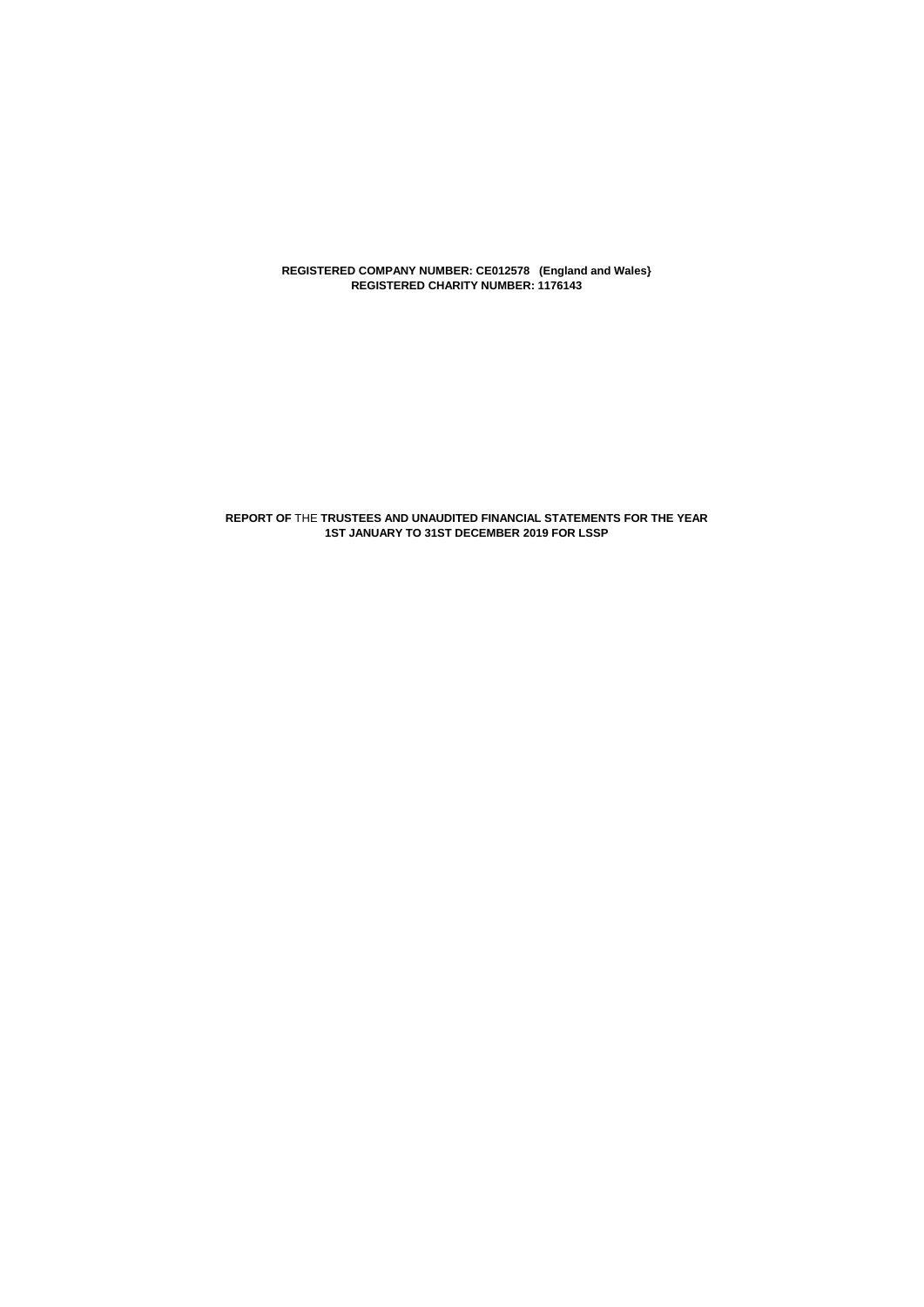## **CONTENTS OF THE FINANCIAL STATEMENTS FOR THE YEAR ENDED 31ST DECEMBER 2019**

## **Contents**

|                                          | Page(s) |
|------------------------------------------|---------|
| Report of the Trustees                   | $2 - 3$ |
| Independent Examiner's Report            | 4       |
| <b>Statement of Financial Activities</b> | 5       |
| <b>Balance Sheet</b>                     | $6 - 7$ |
| Notes to the Financial Statements        | $8 - 9$ |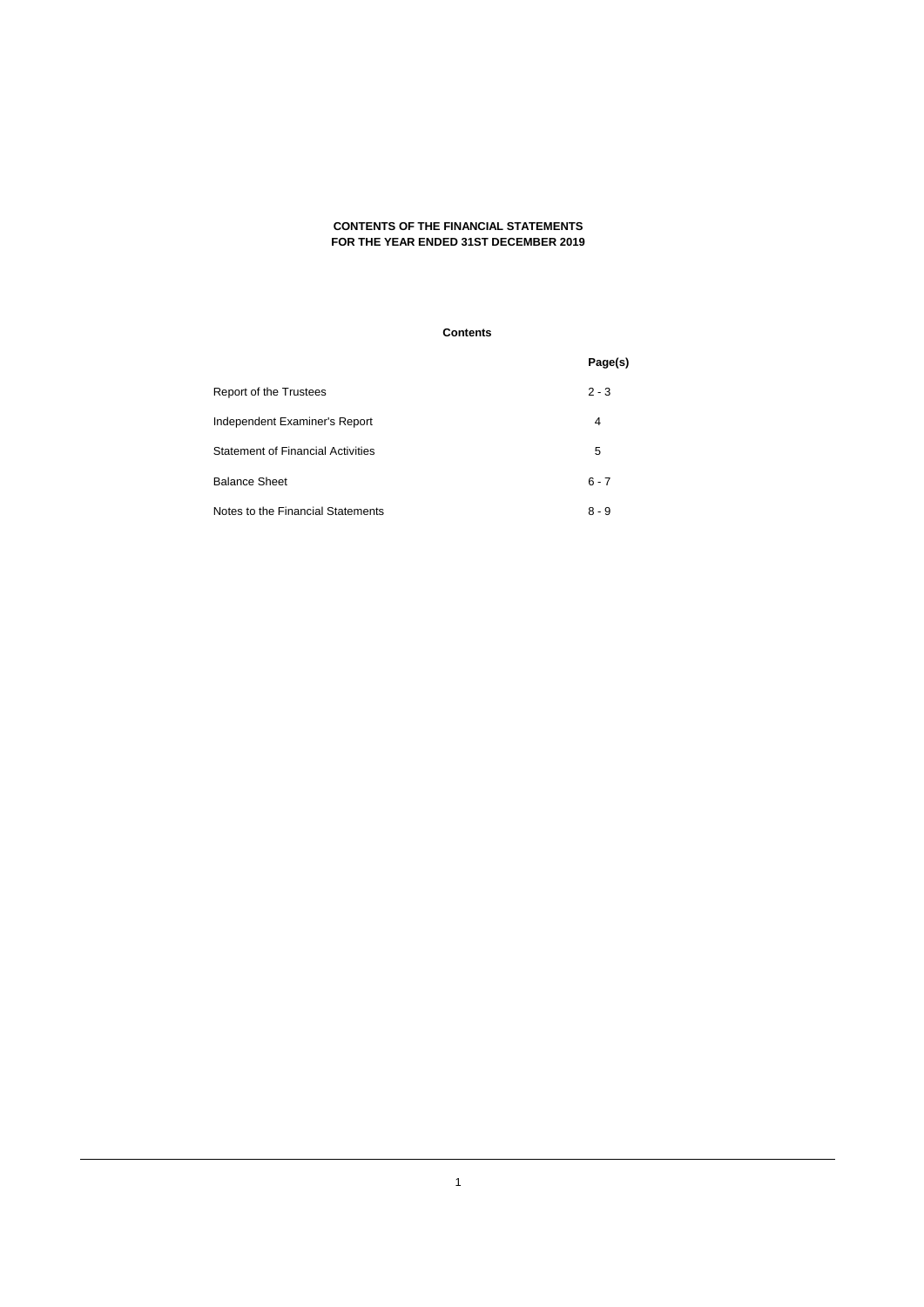### **REPORT OF THE TRUSTEES FOR THE YEAR ENDED 31ST DECEMBER 2019**

#### **Trustee's Report**

The trustees who are also directors of the charity for the purposes of the Companies Act 2006, present their report with the financial statements of the charity for the year 1st January to 31 December 2019. The trustees have adopted the provisions of Accounting and Reporting by Charities: Statement of Recommended Practice applicable to charities preparing their accounts in accordance with the Financial Reporting Standard applicable in the UK and Republic of Ireland (FRS 102) (effective 1 January 2015).

### **INCORPORATION**

The charitable company was incorporated on 6 December 2017.

### **OBJECTIVES AND ACTIVITIES**

LSSP Foundation is dedicated to providing all children and young people with the best possible PE, School Sport and Physical Activity experiences.

#### **The objectives of the CIO are:**

Helping young people through school and leisure based activities to develop their capabilities so that they may grow to become mature, responsible individuals and members of society who recognise the importance of physical activity

#### **Significant activities The main activities of the charity are:**

To increase participation and engagement

- To provide a broad range of engagement activities ta Information, Advice, Guidance
- To provide access to appropriate mentoring and counselling Education and training
- To act as a resource for education and training for disaffected young people
- To generate and support Research projects relating To the impact of increasing physical activity on young people's healthe and well-being.

#### **Public benefit**

The trustees confirm that they have complied with their duty to have due regard to the guidance on public benefit published by the Charity Commission in exercising their powers or duties. The public benefit of the charity's activities is outlined above.

### **ACHIEVEMENT AND PERFORMANCE**

#### **Charitable activities**

The Trustees met regularily in the year of this report.

The main achievements of the CIO during the year were as follows:

### Apprenticeships

7 Learners; 6 graduated with Apprenticeship, 1 didn't pass functional skills so wasn't awarded his apprenticeship in PESS only qualifications. From 7 Learners; 1 gained employment with LSSP as a PE Specialist, 3 gone onto University to study (2 x PE/ Sport Dev & 1 x Maths) and 3 continued as Apprenticeship (2 in same environment & 1 different environment)

In autumn 2019 we had 14 ( 3 in secondary & 11 in primary schools) apprentices start.

Leadership: We delivered leadership opportunities for 80 secondary aged students to engage with 15 younger pupils as a nurture group.

Wellbeing: We delivered a wellbeing and mindfulness programme to 28 young women experiencing poor mental health.

Girls FA School Sport Partnership: we were the key delivery partner for this FA programme in Liverpool.

The main ongoing challenges are as follows:

- To make it financially viable & cover true overheads in the short & the longer term we intend to become an employing body

- Research – we worked in collaboration with Edge Hill University to ensure we have robust monitoring and evaluation systems to measure impact.

- Build expertise in our bid writing capacity to ensure we can apply and source relevant funding.

#### **FINANCIAL REVIEW** Financial position

The charity's results for the financial year ending 31 December 2019 are set out in the attached financial statements and notes.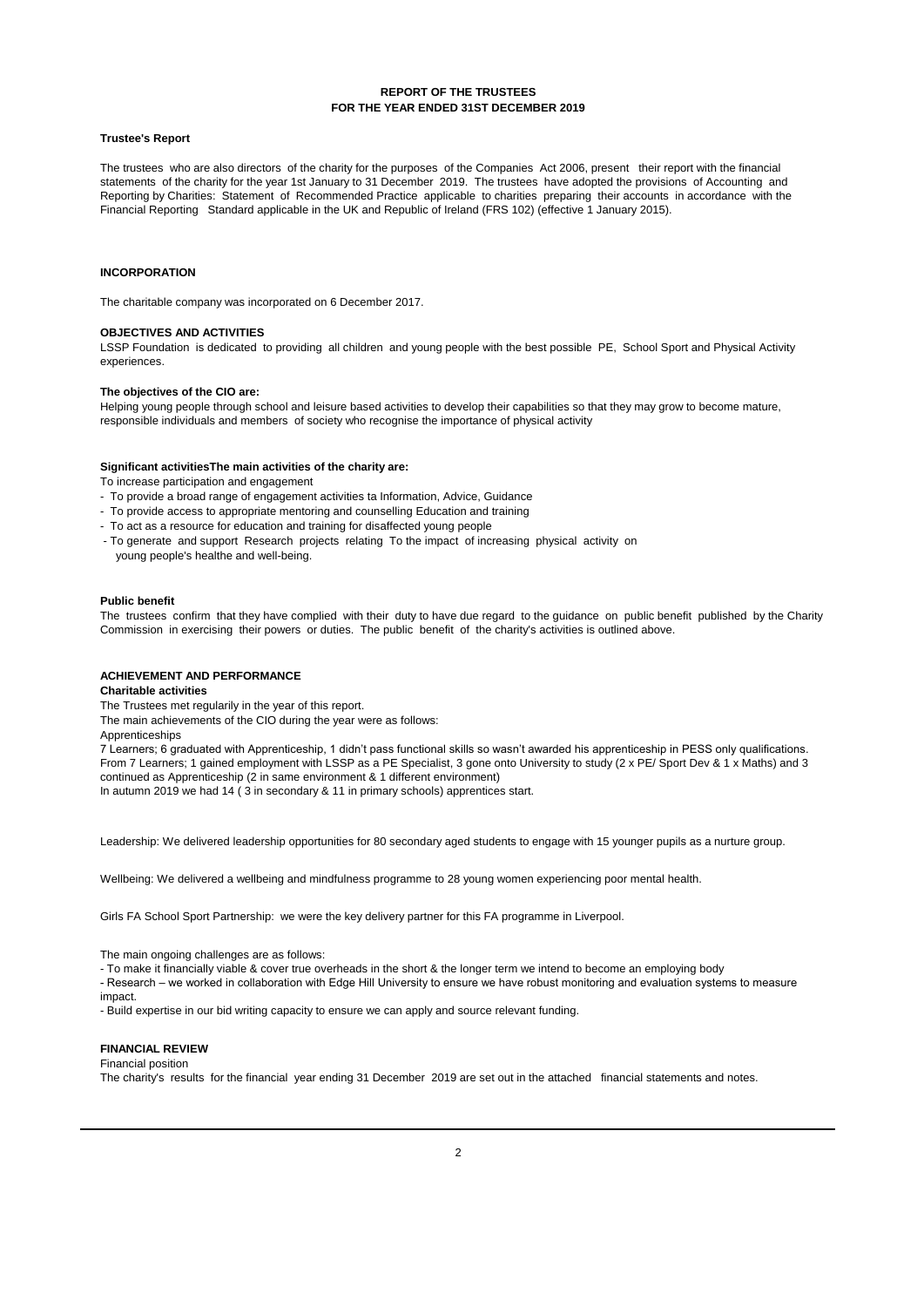### **REPORT OF THE TRUSTEES FOR THE YEAR ENDED 31ST DECEMBER 2019**

## **STRUCTURE, GOVERNANCE AND MANAGEMENT**

Governing document

LSSP Foundation is a charitable incorporation organisation (CIO) governed by its constitution dated 2 December 2017. The CIO was registered with the Charity Commission in England and Wales on 6 December 2017.

The Trustees who served during the year and to the date of this report are listed on page 3.

## **REFERENCE AND ADMINISTRATIVE DETAILS**

Registered Company number CE012578 (England and Wales)

#### **Registered Charity number** 1176143

## **Registered office**

St Margaret's C of E Academy Aigburth Road Liverpool L17 6AB

| J McGinn        | - appointed $06/12/17$ |
|-----------------|------------------------|
| A Dando         | - appointed $06/12/17$ |
| V Curran        | - appointed $06/12/17$ |
| S Ramsey        | - appointed $06/12/17$ |
| M Leatherbarrow | - appointed $26/02/19$ |
| K Taylor        | - appointed $26/02/19$ |

#### **Independent examiner**

MS Finance Limited, 7 Lucas Avenue, Liverpool, L16 2AA

Approved by order of the board of trustees on 15th September 2020 and signed on its behalf by:

A Dando - Trustee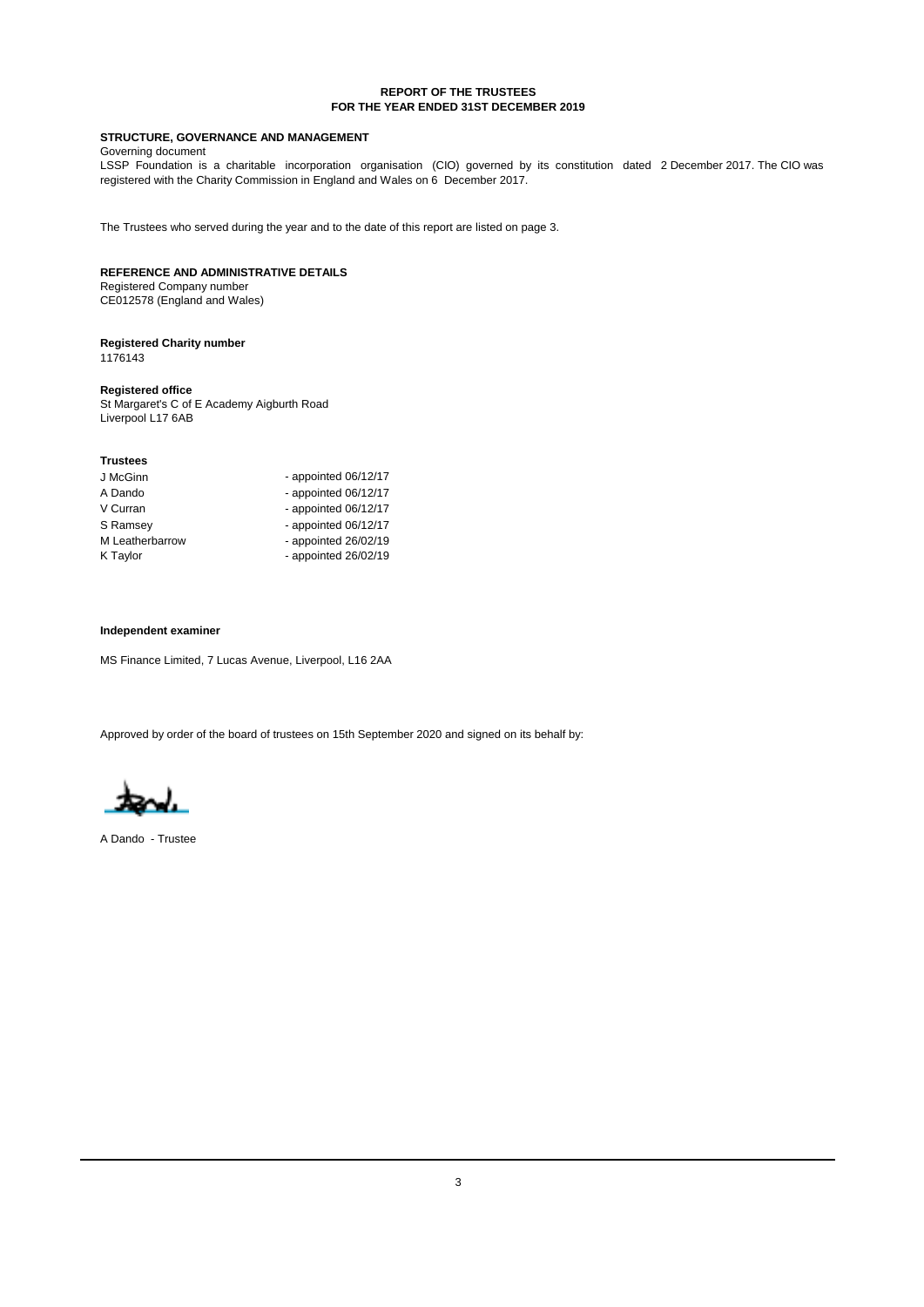### **INDEPENDENT EXAMINER'S REPORT TO THE TRUSTEES OF LSSP FOR THE YEAR ENDED 31ST DECEMBER 2019**

### **Independent examiner's report to the trustees of LSSP ('the Company')**

I report to the charity trustees on my examination of the accounts of the Company for the year ended 1 January 2019 to 31 December 2019.

### **Responsibilities and basis of report**

As the charity's trustees of the Company (and also its directors for the purposes of company law) you are responsible for the preparation of the accounts in accordance with the requirements of the Companies Act 2006 ('the 2006 Act').

Having satisfied myself that the accounts of the Company are not required to be audited under Part 16 of the 2006 Act and are eligible for independent examination, I report in respect of my examination of your charity's accounts as carried out under section 145 of the Charities Act 2011 ('the 2011 Act'). In carrying out my examination I have followed the Directions given by the Charity Commission under section 145(5) (b) of the 2011 Act.

#### **Independent examiner's statement**

I have completed my examination. I confirm that no matters have come to my attention in connection with the examination giving me cause to believe:

1. accounting records were not kept in respect of the Company as required by section 386 of the 2006 Act; or

the accounts do not accord with those records; or

3. the accounts do not comply with the accounting requirements of section 396 of the 2006 Act other than any requirement that the accounts give a true and fair view which is not a matter considered as part of an independent examination; or 4. the accounts have not been prepared in accordance with the methods and principles of the Statement of Recommended Practice for accounting and reporting by charities [applicable to charities preparing their accounts in accordance with the Financial Reporting Standard applicable in the UK and Republic of Ireland (FRS 102)].

I have no concerns and have come across no other matters in connection with the examination to which attention should be drawn in this report in order to enable a proper understanding of the accounts to be reached.

Markflitte

…....................................................................

Mark Smith

 **For and on behalf of:** Liverpool. L16 2AA 7 Lucas Avenue, MS Finance Limited,

18th September 2020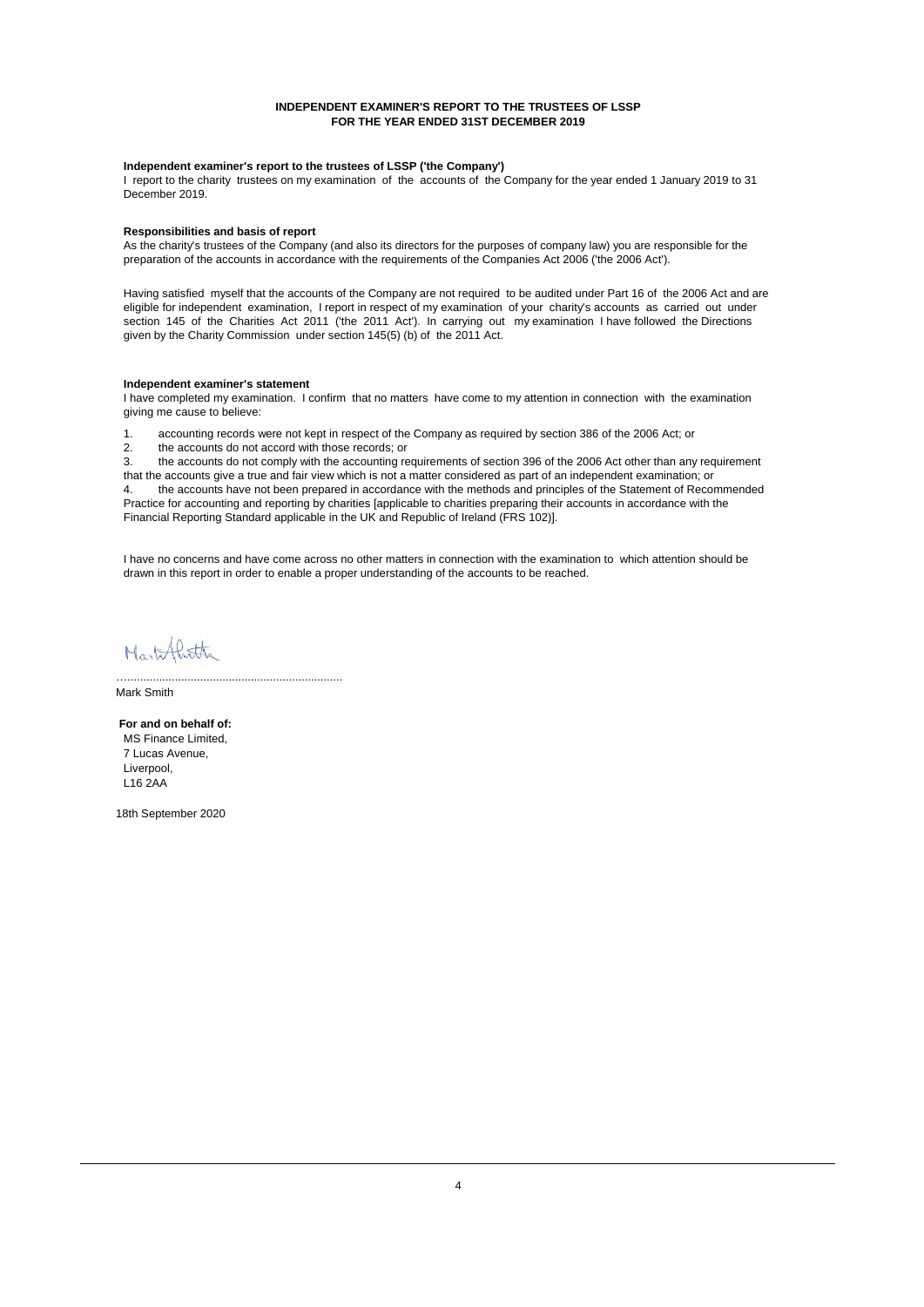### **STATEMENT OF FINANCIAL ACTIVITIES - LSSP FOR THE YEAR ENDED 31ST DECEMBER 2019**

|                                    | <b>Year Ended</b> | <b>Year Ended</b> |
|------------------------------------|-------------------|-------------------|
|                                    | Dec-19            | Dec-18            |
|                                    | £                 | £                 |
| <b>INCOME AND ENDOWMENTS FROM</b>  | Unrestricted      | Unrestricted      |
| Charitable activities              | fund              | fund              |
| Charitable activity                | 99,631            | 19,890            |
| Total                              | 99,631            | 19,890            |
|                                    |                   |                   |
|                                    | £                 | £                 |
| <b>EXPENDITURE ON</b>              | Unrestricted      | Unrestricted      |
| Charitable activities              | fund              | fund              |
| Charitable activity                | 70,684            | 21,754            |
| Total                              | 70,684            | 21,754            |
| <b>NET INCOME/EXPENDITURE</b>      | 28,948            | (1,864)           |
| TOTAL FUNDS BROUGHT FORWARD        | (1,864)           | $\mathbf 0$       |
| <b>TOTAL FUNDS CARRIED FORWARD</b> | 27,084            | (1, 864)          |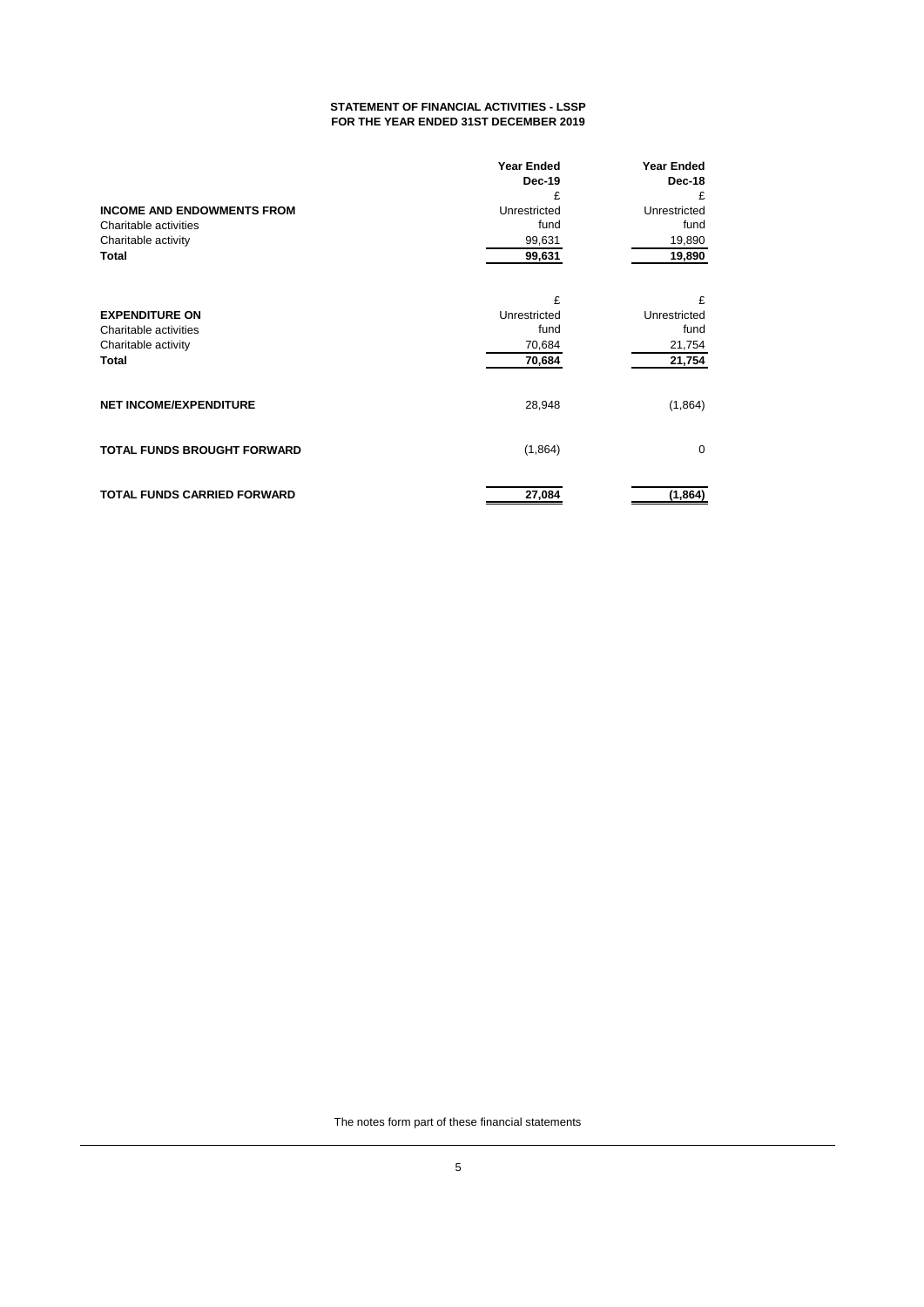## **BALANCE SHEET - LSSP AS AT 31ST DECEMBER 2019**

|                                                         | <b>Notes</b>   | <b>Year Ended</b><br>Dec-19<br>£ | <b>Year Ended</b><br><b>Dec-18</b><br>£ |
|---------------------------------------------------------|----------------|----------------------------------|-----------------------------------------|
| <b>CURRENT ASSETS</b>                                   |                |                                  |                                         |
| <b>Debtors</b><br>Cash at bank                          | $\overline{4}$ | 550<br>45,436<br>45,986          | 6380<br>21,841<br>28,221                |
| <b>CREDITORS</b><br>Amounts falling due within one year | 5              | (18, 902)                        | (30,085)                                |
| <b>NET CURRENT ASSETS/(LIABILITIES)</b>                 |                | 27,084                           | (1, 864)                                |
| <b>TOTAL ASSETS LESS CURRENT</b><br><b>LIABILITIES</b>  |                | 27,084                           | (1, 864)                                |
| <b>NET ASSETS/(LIABILITIES)</b>                         |                | 27,084                           | (1, 864)                                |
| <b>FUNDS</b><br>Unrestricted funds                      | 6              | 27,084                           | (1,864)                                 |
| <b>TOTAL FUNDS</b>                                      |                | 27,084                           | (1,864)                                 |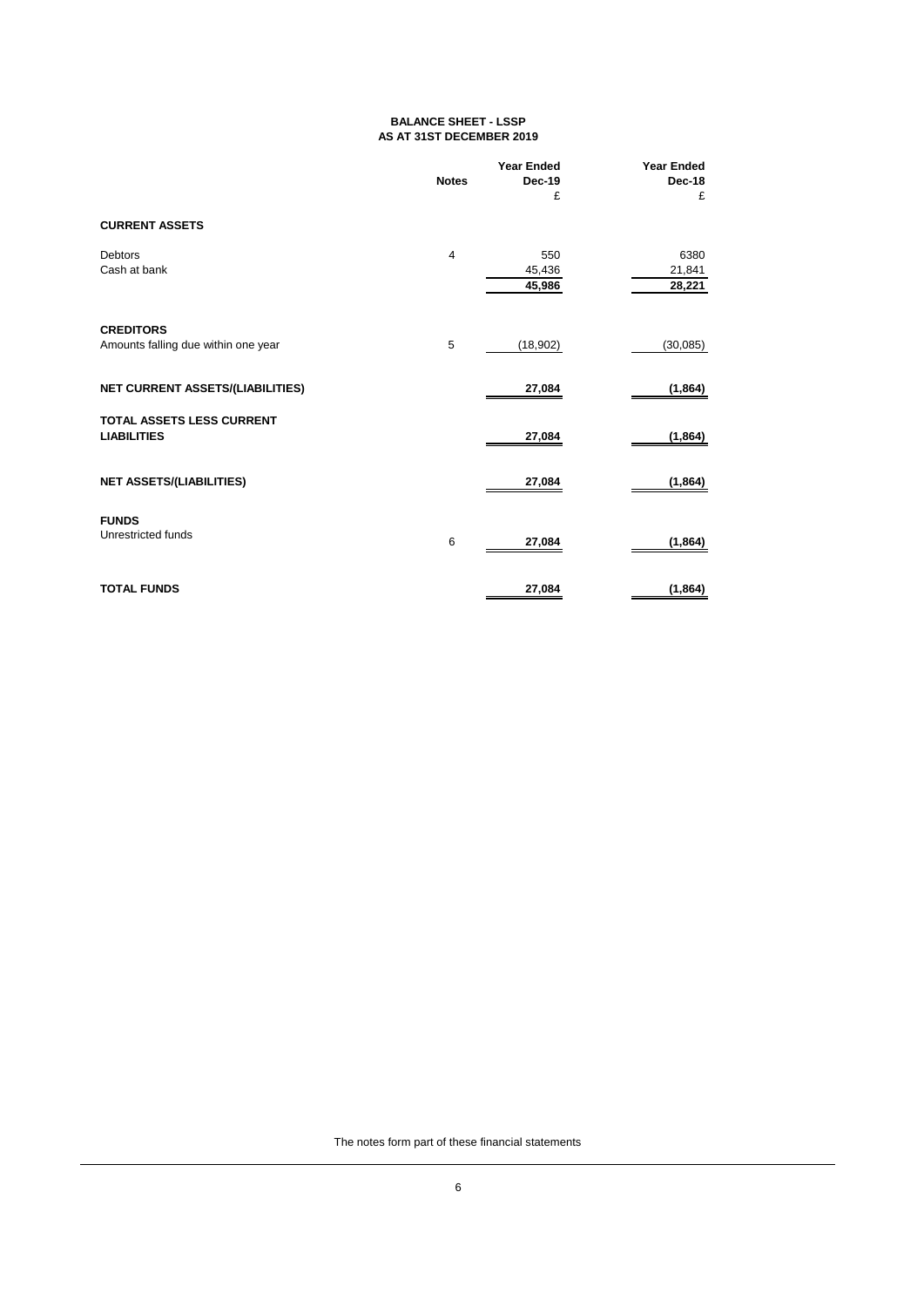### **BALANCE SHEET CONTINUED - LSSP AS AT 31ST DECEMBER 2019**

The charitable company is entitled to exemption from audit under Section 477 of the Companies Act 2006 for the year ended 31 December 2019.

The members have not required the company to obtain an audit of its financial statements for the year ended 31 December 2019 in accordance with Section 476 of the Companies Act 2006.

The trustees acknowledge their responsibilities for

(a) ensuring that the charitable company keeps accounting records that comply with Sections 386 and 387 of the Companies Act 2006 and

{b) preparing financial statements which give a true and fair view of the state of affairs of the charitable company as at the end of each financial year and of its surplus or deficit for each financial year in accordance with the requirements of Sections 394 and 395 and which otherwise comply with the requirements of the Companies Act 2006 relating to financial statements, so far as applicable to the charitable company.

These financial statements have been prepared in accordance with the provisions applicable to charitable companies subject to the small companies regime.

The financial statements were approved by the Board of Trustees on 15th September 2020 and were signed on its behalf by:

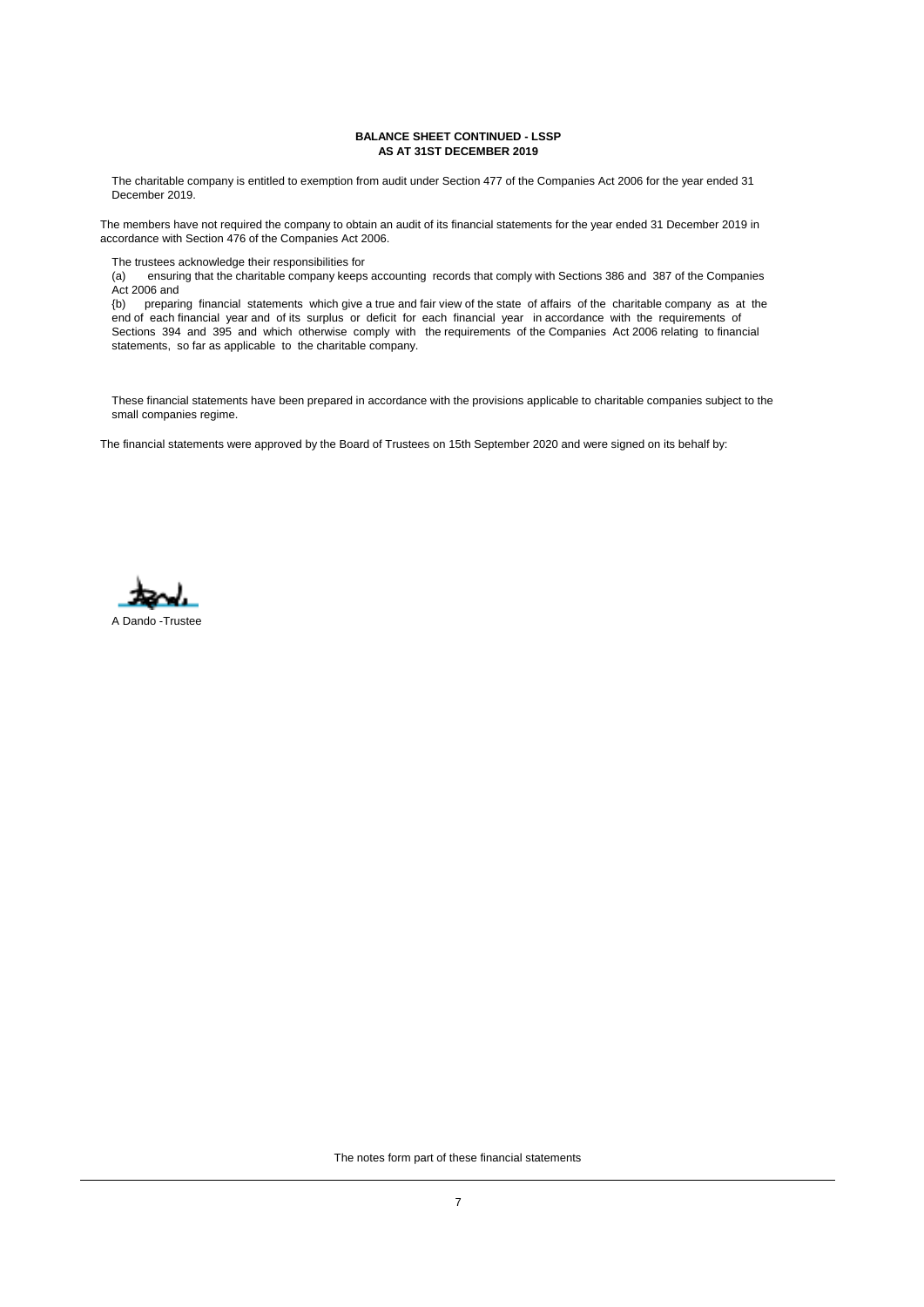### **NOTES TO THE FINANCIAL STATEMENTS - LSSP FOR THE YEAR ENDED 31ST DECEMBER 2019**

### **1. ACCOUNTING POLICIES**

### **Basis of preparing the financial statements**

The financial statements of the charitable company, which is a public benefit entity under FRS 102, have been prepared in accordance with the Charities SORP (FRS 102) 'Accounting and Reporting by Charities: Statement of Recommended Practice applicable to charities preparing their accounts in accordance with the Financial Reporting Standard applicable in the UK and Republic of Ireland (FRS 102) (effective 1 January 2015)', Financial Reporting Standard 102 'The Financial Reporting Standard applicable in the UK and Republic of Ireland' and the Companies Act 2006. The financial statements have been prepared under the historical cost convention.

#### **Going concern**

The Trustees believe that the CIO's financial statements should be prepared on a going concern basis on the grounds that future funding will be adequate to meet the CIO's needs for a year of at least 12 months from the date of approval of these financial statements.

#### **Income**

All income is recognised in the Statement of Financial Activities once the charity has entitlement to the funds, it is probable that the income will be received and the amount can be measured reliably.

Donations are only included in the SoFA when the charity has unconditional entitlement to the resources.

#### **Expenditure**

Liabilities are recognised as soon as there is a legal or constructive obligation committing the charity to the expenditure. All expenditure is accounted for on an accruals basis and has been classified under headings that aggregate all costs related to the category.

#### **Taxation**

The charity is exempt from corporation tax on its charitable activities.

#### **Fund accounting**

Unrestricted funds can be used in accordance with the charitable objectives at the discretion of the trustees.

Restricted funds can only be used for particular restricted purposes within the objects of the charity. Restrictions arise when specified by the donor or when funds are raised for particular restricted purposes.

Further explanation of the nature and purpose of each fund is included in the notes to the financial statements.

### **2. TRUSTEES' REMUNERATION AND BENEFITS**

There were no trustees' remuneration or other benefits for the year ended 31 December 2019. **Trustees' expenses**

#### **3. STAFF COSTS**

The average monthly number of employees during the year was as follows:

|    |                                                        | <b>Year Ended</b><br>Dec-19 | <b>Year Ended</b><br>Dec-18 |
|----|--------------------------------------------------------|-----------------------------|-----------------------------|
|    |                                                        | £                           | £                           |
|    | No employees received emoluments in excess of £60,000. | 0                           | 0                           |
| 4. | <b>DEBTORS: AMOUNTS FALLING DUE WITHIN ONE YEAR</b>    | <b>Year Ended</b>           | <b>Year Ended</b>           |
|    |                                                        | Dec-19                      | Dec-18                      |
|    |                                                        | £                           | £                           |
|    | Trade debtors                                          | 550                         | 6,380                       |
| 5. | <b>CREDITORS: AMOUNTS FALLING DUE WITHIN ONE YEAR</b>  | <b>Year Ended</b>           | <b>Year Ended</b>           |
|    |                                                        | Dec-19                      | Dec-18                      |
|    |                                                        | £                           | £                           |
|    | Trade creditors                                        | (600)                       | (1,080)                     |
|    | Accruals & deferred income                             | (18, 302)                   | (29,005)                    |
|    |                                                        | (18,902)                    | (30, 085)                   |